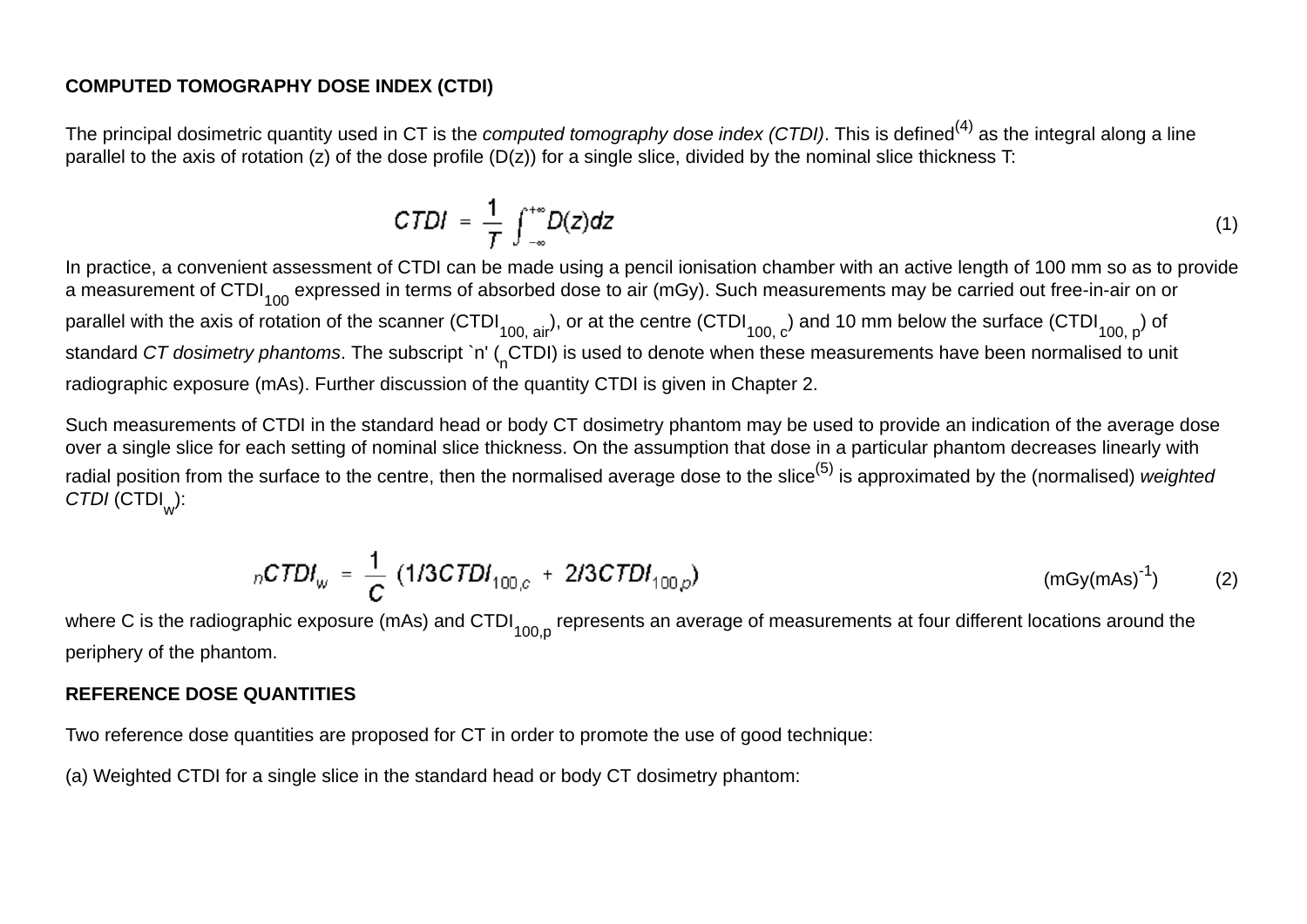$$
CTDI_w = nCTDI_w \cdot C \tag{3}
$$

where <sub>n</sub>CTDI<sub>w</sub> is the normalised weighted CTDI in the head or body phantom for the settings of nominal slice thickness and applied potential used for an examination (Equation 2) and C is the radiographic exposure (mAs) for a single slice.

Monitoring of CTDI<sub>w</sub> for the head or body CT dosimetry phantom, as appropriate to the type of examination, provides control on the selection of exposure settings, such as mAs.

(b) Dose-length product for a complete examination:

$$
DLP = \sum_{i} nCTDI_{w} \cdot T \cdot N \cdot C \qquad (mgym) \qquad (4)
$$

where i represents each scan sequence forming part of an examination and N is the number of slices, each of thickness T (cm) and radiographic exposure C (mAs), in a particular sequence. Any variations in applied potential setting during the examination will require corresponding changes in the value of  $CTDI_w$  used.

In the case of helical (spiral) scanning:

$$
DLP = \sum_{i} nCTDI_{w} \cdot T \cdot A \cdot t \qquad (mGy cm) \qquad (5)
$$

where, for each of i helical sequences forming part of an examination, T is the nominal irradiated slice thickness (cm), A is the tube current (mA) and t is the total acquisition time (s) for the sequence.  $CTDI_w$  is determined for a single slice as in serial scanning.

Monitoring of DLP provides control on the volume of irradiation and overall exposure for an examination.

Procedures for estimating CTDI<sub>w</sub> and DLP are given below.

### **METHODS OF DOSE ASSESSMENT TO CHECK COMPLIANCE WITH THE CRITERIA**

Comparison of performance against the criteria for each particular type of examination requires assessment of the values of the reference dose quantities associated with the parameters of technique typically used when scanning a standard-sized adult patient. **In the absence of a**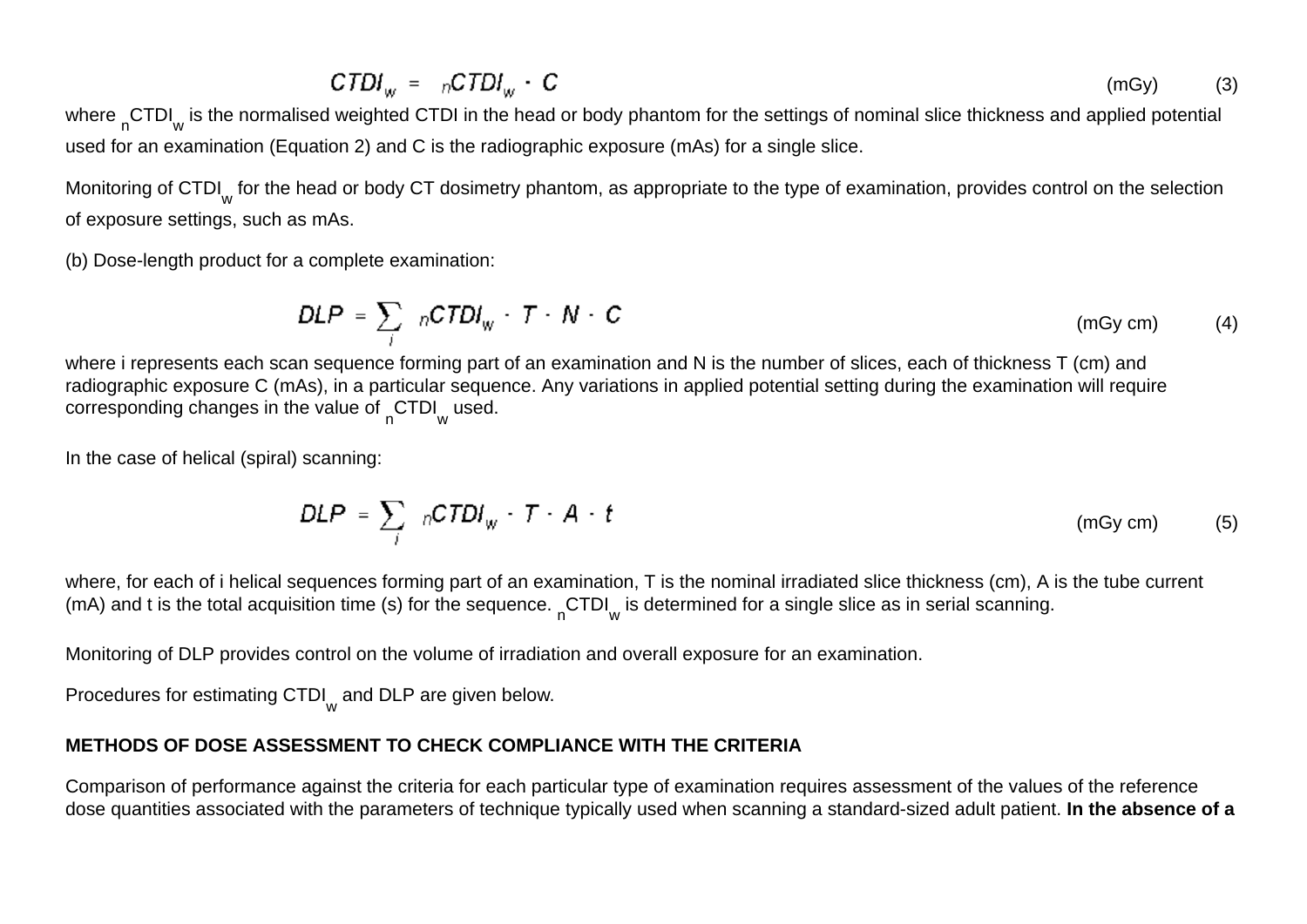#### **well-defined scanning protocol, typical dosimetric practice should be determined on the basis of the mean results derived for a sample of at least 10 patients for each procedure.**

CTDI<sub>w</sub> may be assessed directly from Equations (2) and (3) using the results of measurements of CTDI<sub>100, p or c</sub> for the head or body CT dosimetry phantom carried out during routine performance testing. Such measurements may be accomplished using thermoluminescent dosemeters (TLDs) or more conveniently using an appropriately calibrated 100 mm long pencil-shaped ionisation chamber<sup>(6)</sup>. An indication of typical values of <sub>n</sub>CTDI<sub>w</sub> for particular types of scanner may be obtained from the selected published data given in Appendix I to Chapter 2; a more comprehensive database for a wider range of models is in preparation.

Estimates of CTDI<sub>w</sub> may also be made using the typical dose data commonly provided by manufacturers. In accordance with the requirements of the Food and Drug Administration (FDA) in the USA, manufacturers of CT scanners are obliged to report values of CTDI measurements in the standard head and body CT dosimetry phantoms using a specific protocol<sup>(7)</sup> for which there are important differences from the approach advocated in this Document; such values of CTDI<sub>FDA</sub> refer to an integration length equivalent to 14 nominal slice thicknesses (rather than 100 mm) and are expressed in terms of absorbed dose to PMMA (rather than air). Similar measurements have also been recommended by the International Electrotechnical Commission (IEC) as part of constancy testing in  $CT^{(8)}$ . However, values of CTDI<sub>FDA</sub> determined in the phantoms will be only slightly less than CTDI $_{100}$  for the largest settings of slice thickness, but more significantly for smaller slice thicknesses. Table 1 gives broad factors<sup>(9)</sup> to allow the estimation of CTDI<sub>w</sub> from such manufacturers data (CTDI<sub>FDA</sub>).

As a practical alternative, estimates of CTDI<sub>w</sub> for the head or body CT dosimetry phantom may be derived from simpler measurements of CTDI made free-in-air (CTDI<sub>air</sub>) under similar conditions of exposure (H = head, B = body):

$$
CTDI_w = CTDI_{air} \cdot P_{H \text{ or } B} \tag{6}
$$

where the factor  $P_{H or B}$  is given by:

$$
P_H = \frac{(\,nCTDI_w)_H}{nCTDI_{air}}\tag{7}
$$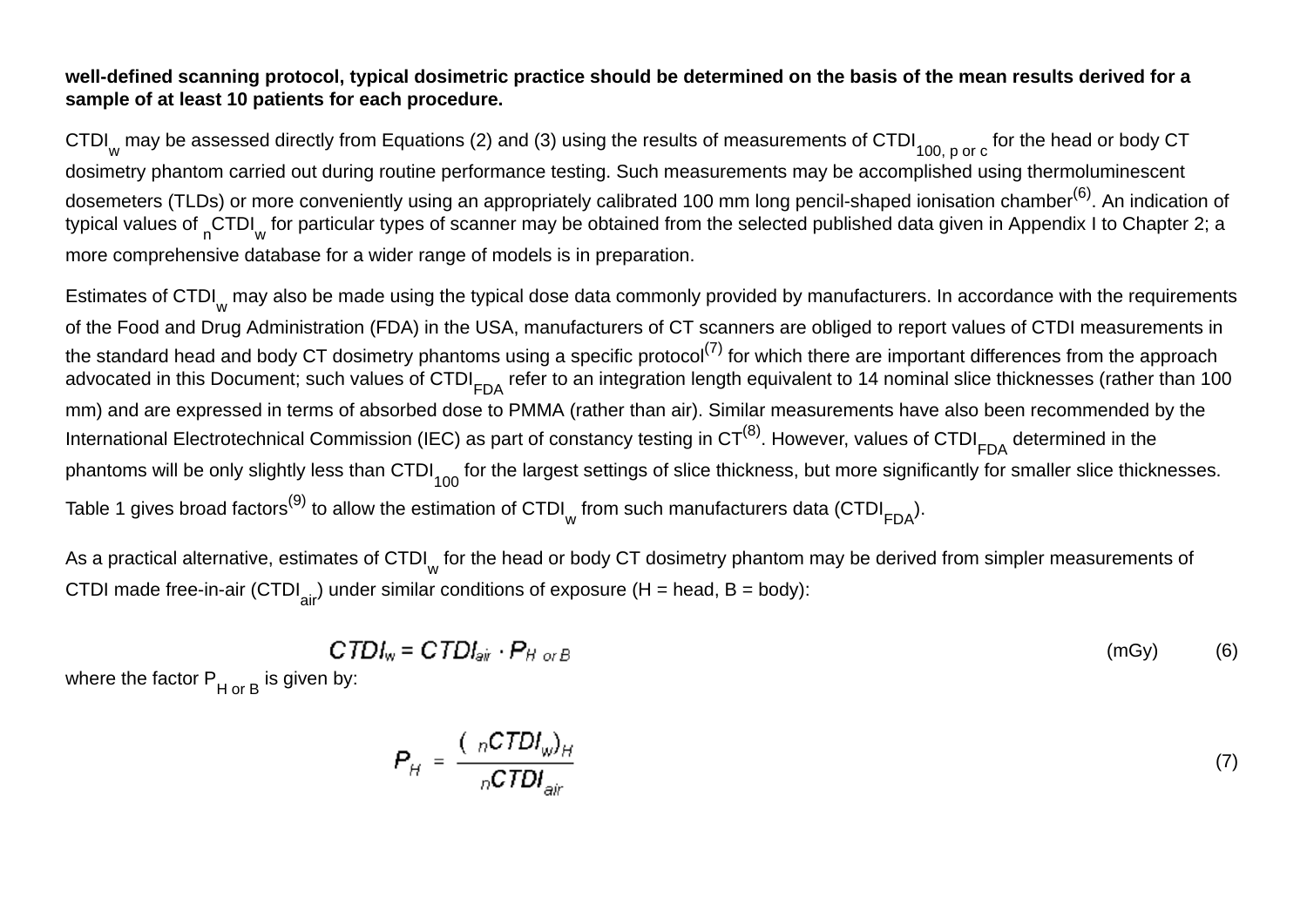$$
P_{B} = \frac{(\ _{n}CTDI_{w})_{B}}{nCTDI_{air}} \tag{8}
$$

Measurements of CTDI<sub>air</sub> are easily accomplished with either the 100 mm pencil-shaped ionisation chamber or a shorter length of TLDs since the tails on the *dose profiles* in air are less significant than in a phantom in view of the lower amount of *scattered radiation*. Typical values of the factor P for a range of scanner models are given in Appendix I to Chapter 2. Further data will be available in a more comprehensive scanner database that is in preparation.

Subsequent estimates of DLP for an examination may be derived using Equations (4) and (5), with knowledge of appropriate values of CTDI

for the scanner and details of the particular scanning protocol used. In the case of examinations involving separate scanning sequences in which different technique parameters are applied (such as slice thickness or radiographic exposure, for example), the total DLP should be determined for the entire procedure as the sum of the contributions from each serial or helical sequence.

### **ASSESSMENT OF EFFECTIVE DOSE**

In addition to comparison of performance against reference dose values, there is sometimes a need to assess effective dose<sup>(10)</sup> for CT procedures so as, for example, to allow comparison with other types of radiological examination. The effective dose for a particular scanning protocol may be estimated from a measurement of CTDI<sub>air</sub> utilising scanner-specific normalised organ dose data determined for a

mathematical anthropomorphic phantom using *Monte Carlo techniques*(11,12). For types of scanner not included amongst these calculations, appropriate data sets may be selected from those available on the basis of similarity of values of P (Equations (7) and (8))<sup>(13)</sup>.

Alternatively, broad estimates of effective dose (E) may be derived from values of DLP for an examination using appropriately normalised coefficients:

$$
E = E_{DLP} \cdot DLP \tag{9}
$$

where DLP (mGy cm) is the dose-length product as defined in Equations (4) or (5) and  $E_{DLP}$  is the region-specific normalised effective dose  $(mSv mGy^{-1} cm^{-1}).$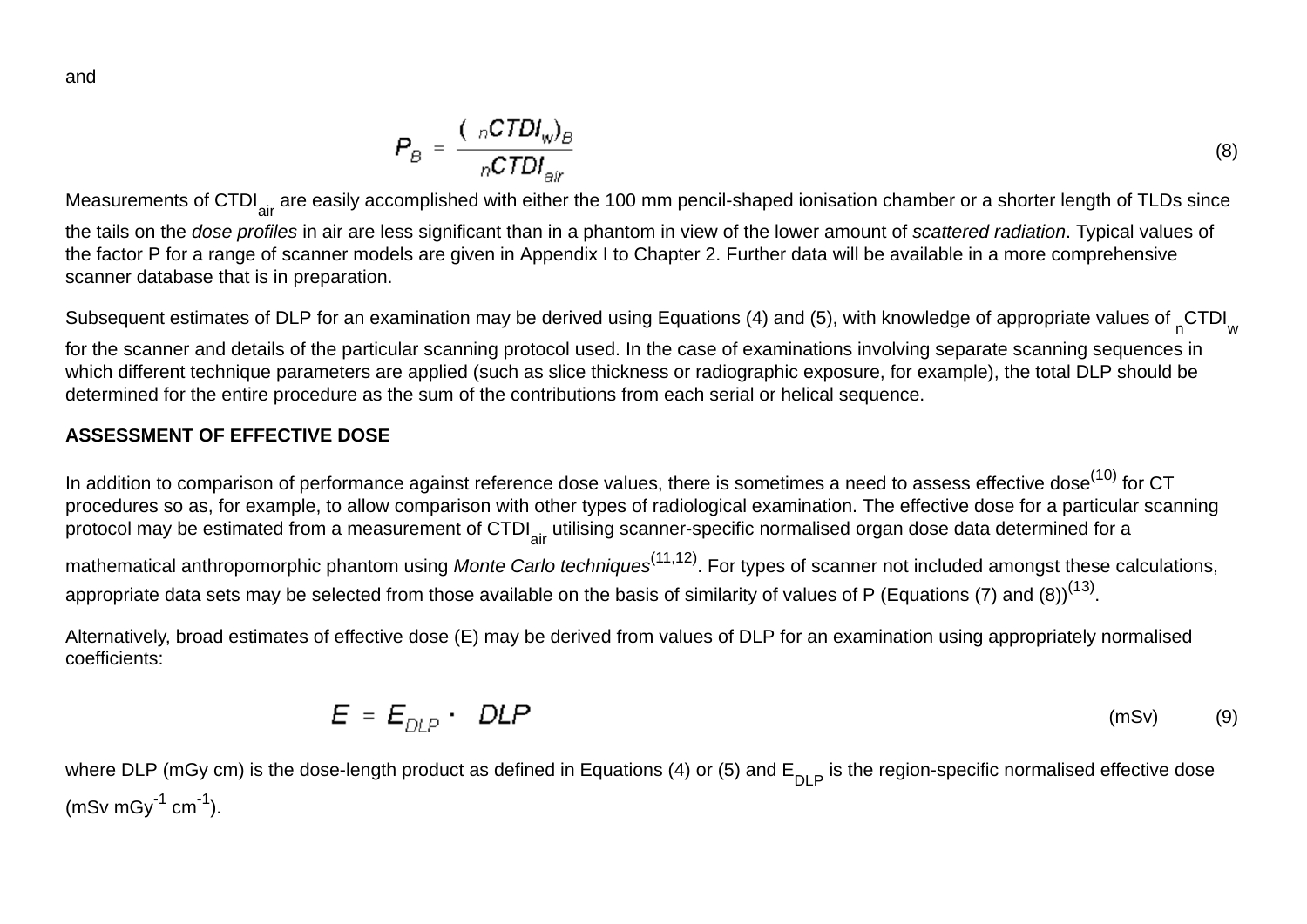Values of E<sub>DLP</sub> appropriate to general regions of the patient (head, neck, chest, abdomen or pelvis) are given in Table 2.

Such an estimate of effective dose may also be derived from a measurement of CTDI<sub>air</sub> on the basis of Equation (6) and Equations (4) or (5) to determine DLP. Typical values of the factor P are given in Appendix I to Chapter 2 for some scanner models.

|  |  | TABLE 1 Broad factors to allow estimation of CTDI <sub>100</sub> from measurements of CTDI <sub>FDA</sub> in standard CT dosimetry phantoms by manufacturers |
|--|--|--------------------------------------------------------------------------------------------------------------------------------------------------------------|
|--|--|--------------------------------------------------------------------------------------------------------------------------------------------------------------|

|      | Phantom Slice thickness (mm) | Ratio CTDI <sub>100</sub> / CTDI <sub>FDA</sub> |     |  |  |  |
|------|------------------------------|-------------------------------------------------|-----|--|--|--|
|      |                              | Centre of phantom 1 cm depth                    |     |  |  |  |
| Head | 10                           | 1.0                                             | 1.1 |  |  |  |
|      | 5                            | 1.3                                             | 1.2 |  |  |  |
|      |                              | 1.6                                             | 1.3 |  |  |  |
|      |                              | 2.0                                             | 1.5 |  |  |  |
| Body | 10                           | 1.0                                             | 1.1 |  |  |  |
|      | 5                            | 1.4                                             | 1.2 |  |  |  |
|      |                              | 1.9                                             | 1.3 |  |  |  |
|      |                              | 2.6                                             | 1.5 |  |  |  |

**TABLE 2** Normalised values of effective dose per dose-length product (DLP) over various body regions

|                  | $\left\Vert \mathsf{Region} \text{ of body} \right\Vert$ Normalised effective dose, $\mathsf{E}_{\mathsf{DI} \mathsf{P}}$ (mSv mGy $^{-1}$ cm $^{-1})\right\Vert$ |
|------------------|-------------------------------------------------------------------------------------------------------------------------------------------------------------------|
| Head             | 0.0021                                                                                                                                                            |
| $\parallel$ Neck | 0.0048                                                                                                                                                            |
| Chest            | 0.014                                                                                                                                                             |
| Abdomen          | 0.012                                                                                                                                                             |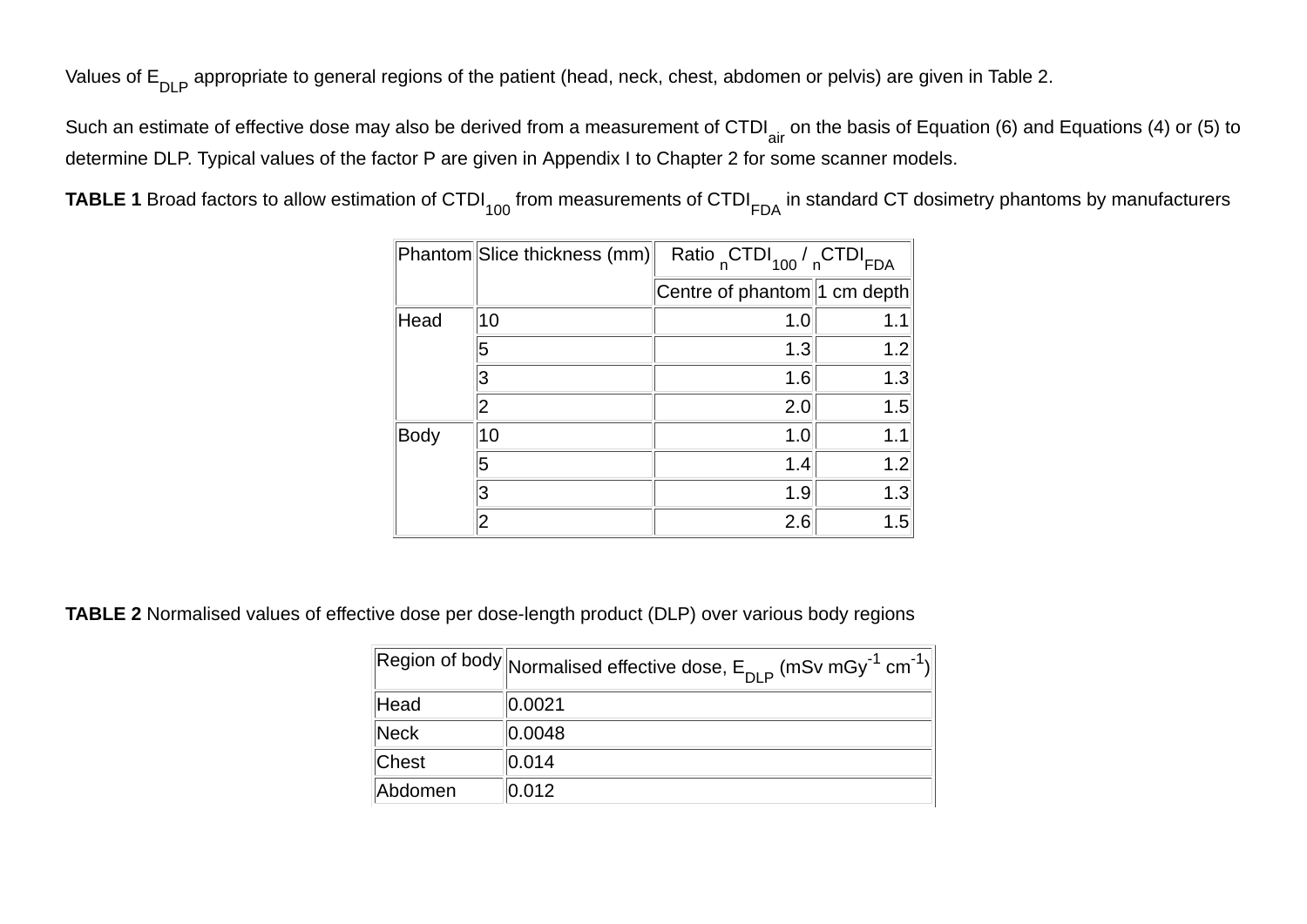| $ \mathsf{Pe}\>$<br><u></u> |  |
|-----------------------------|--|

Another quantity in wide-spread use is the particular definition of CTDI given by the Center for Devices and Radiological Health (CDRH)<sup>(26)</sup> in relation to measurements in a phantom for the purposes of compliance testing of CT systems in the USA:

$$
CTDI_{FDA} = \frac{1}{T} \int_{-7T}^{+7T} D(z) dz
$$
 (9)

where  $D(z)$  is the dose at a point z on any line parallel to the z (rotational) axis for a single slice of nominal thickness T.

Under requirements by the Food and Drug Administration (FDA) in the USA, manufacturers of CT scanners are obliged to report values of CTDI<sub>FDA</sub> for all modes of operation measured according to the protocol devised by CDRH<sup>(25).</sup> Values of such measurements in standard CT dosimetry phantoms are quoted in terms of absorbed dose in PMMA. Similar measurements have also been recommended by the International Electrotechnical Commission (IEC) as part of constancy testing in  $CT^{(27)}$ .

**TABLE 1** Analysis of estimated values of CTDI<sub>w</sub> from UK CT survey, expressed in terms of absorbed dose to air (mGy)

| $\vert$ Examination type $\vert$ | $CTDI_{w}$ (mGy) |                                            |  |  |                |              |                |              |  |  |
|----------------------------------|------------------|--------------------------------------------|--|--|----------------|--------------|----------------|--------------|--|--|
|                                  |                  | Sample size Mean SD Min 25% Median 75% Max |  |  |                |              |                |              |  |  |
| Head                             | 102              | $50.0$   14.6  21.0  41.9                  |  |  |                | 49.657.8 130 |                |              |  |  |
| <b>Chest</b>                     | 88               | $20.3$ 7.6 4.0 15.2                        |  |  |                |              | 18.6 26.8 46.4 |              |  |  |
| Abdomen                          | 91               | 25.6                                       |  |  | $8.4$ 6.8 18.8 |              | 24.8 32.8 46.4 |              |  |  |
| Pelvis                           | 82               | 26.4                                       |  |  | $9.6$ 6.8 18.5 |              |                | 26.033.155.2 |  |  |

**TABLE 2** Analysis of estimated values of DLP from UK CT survey, expressed in terms of absorbed dose to air (mGy cm)

| $\ $ Examination type $\ $ | $DLP$ (mGy cm)                             |                     |  |  |  |  |  |               |
|----------------------------|--------------------------------------------|---------------------|--|--|--|--|--|---------------|
|                            | Sample size Mean SD Min 25% Median 75% Max |                     |  |  |  |  |  |               |
| Head                       |                                            | 102 882 332 231 673 |  |  |  |  |  | 795 1045 2087 |

Page 81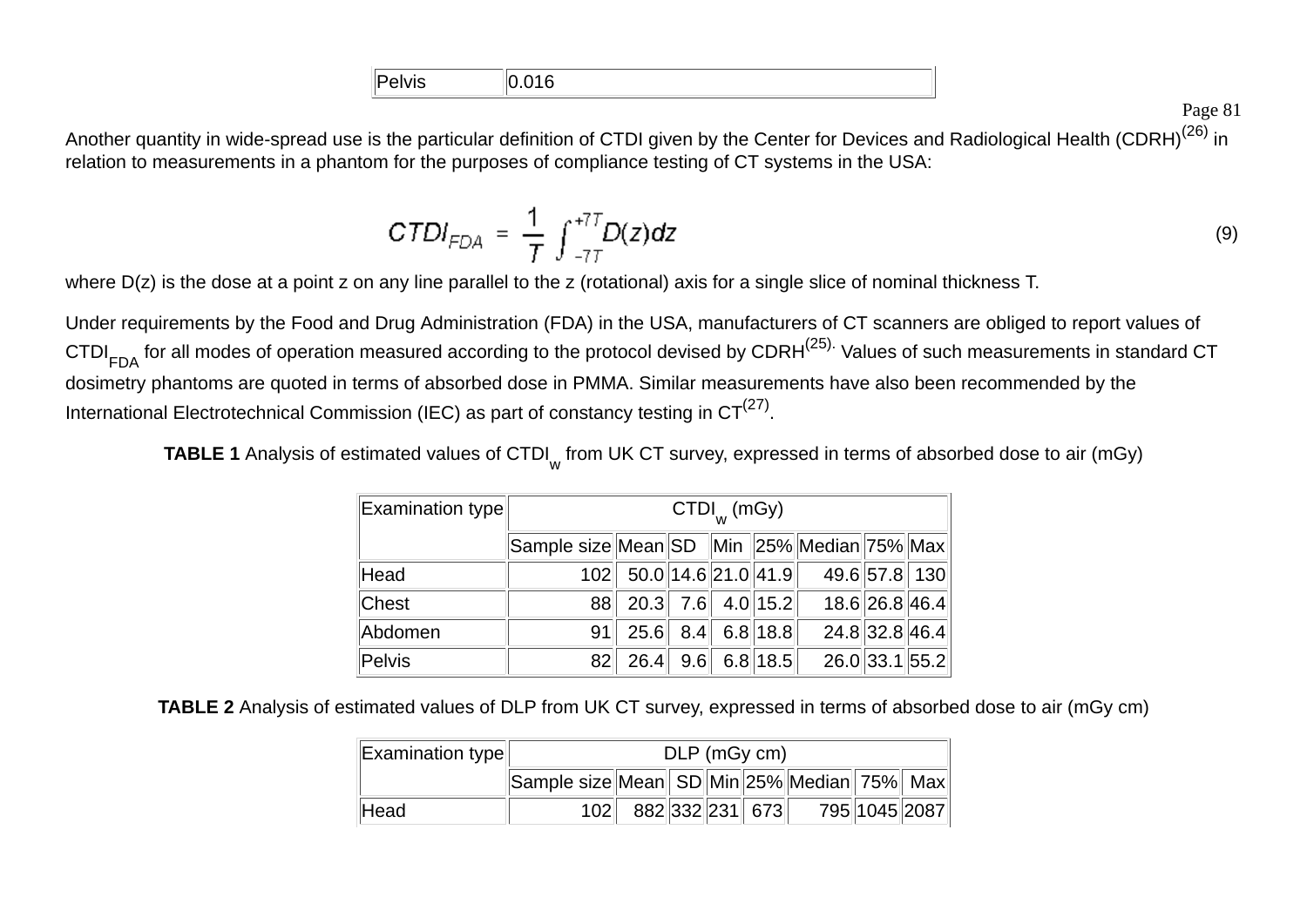| <b>Chest</b>   | 88 517 243 72 349 490 649 1304  |  |  |  |
|----------------|---------------------------------|--|--|--|
| <b>Abdomen</b> | 91 597 281 115 415 525 774 1874 |  |  |  |
| $\ $ Pelvis    | 82 443 233 68 266 416 566 1324  |  |  |  |

**TABLE 3** Proposed reference dose values for routine CT examinations, expressed in terms of absorbed dose to air

| Examination                  | Reference dose value |                                                                                                                 |  |  |  |  |
|------------------------------|----------------------|-----------------------------------------------------------------------------------------------------------------|--|--|--|--|
|                              |                      | $\left\Vert \text{CTDI}_{_{\text{W}}} \left( \text{mGy} \right) \right\Vert$ DLP (mGy c $\overline{\text{m}}$ ) |  |  |  |  |
| Routine head <sup>a</sup>    | 60                   | 1050                                                                                                            |  |  |  |  |
| Routine chest <sup>b</sup>   | 30                   | 650                                                                                                             |  |  |  |  |
| Routine abdomen <sup>b</sup> | 35                   | 800                                                                                                             |  |  |  |  |
| Routine pelvis <sup>b</sup>  | 35                   | 50 IO                                                                                                           |  |  |  |  |

Notes:

- a. Data relate to head CT dosimetry phantom (PMMA, 16 cm diameter).
- b. Data relate to body CT dosimetry phantom (PMMA, 32 cm diameter).

**Figure 1** Histogram of CTDI w data for routine head examinations in the UK, expressed in terms of absorbed dose to air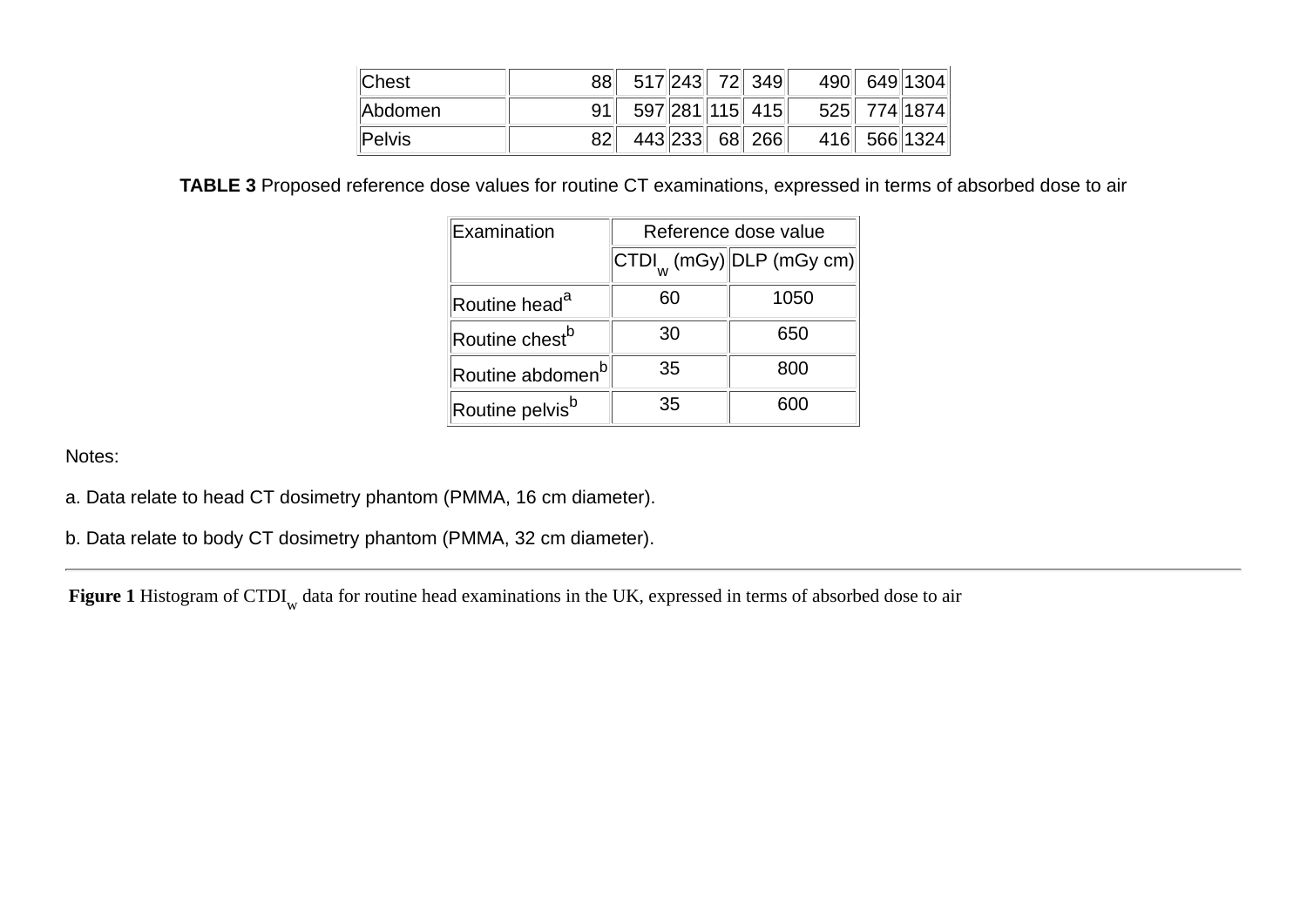

**Figure 2** Histogram of DLP data for routine head examinations in the UK, expressed in terms of absorbed dose to air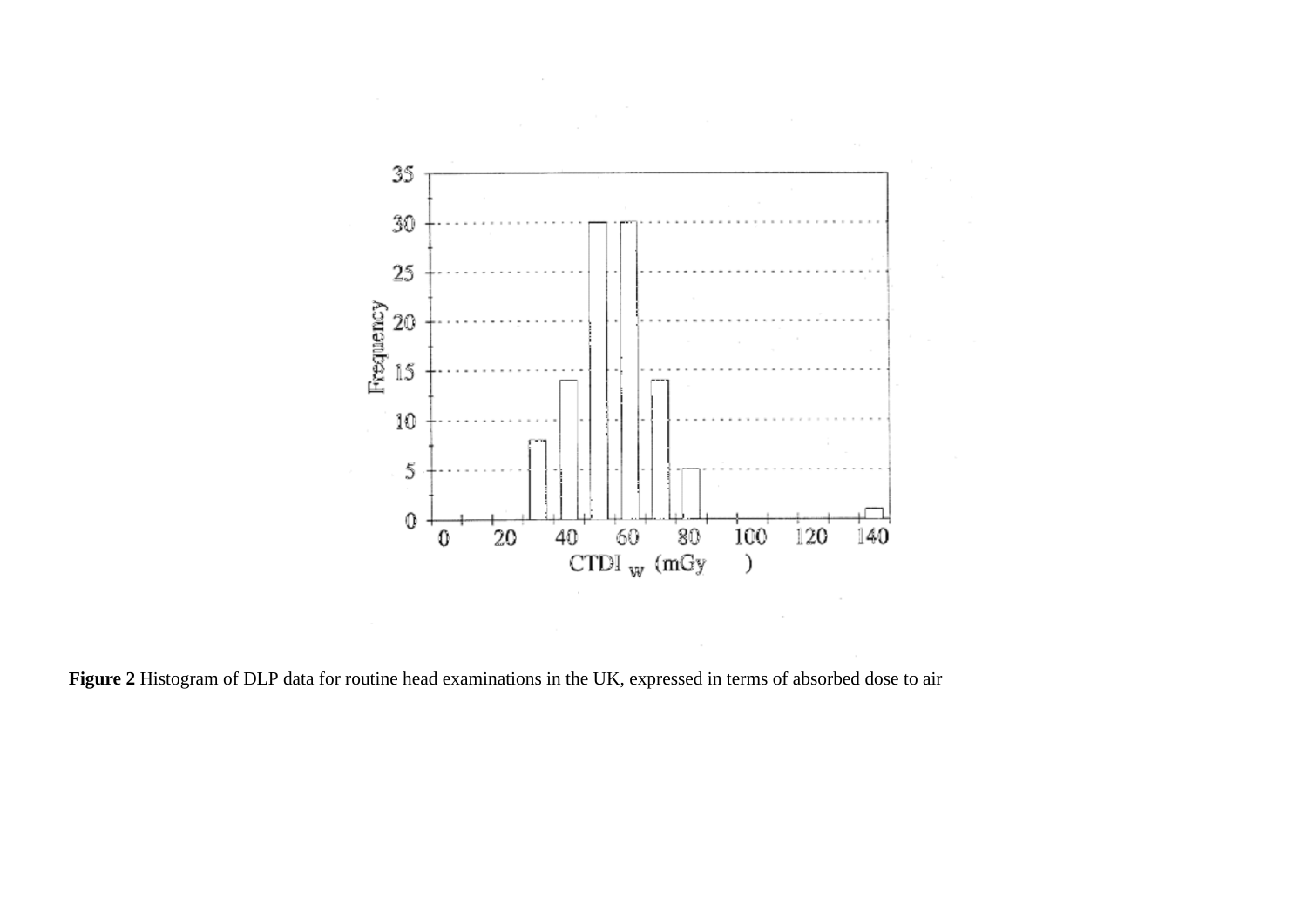

Figure 3 Histogram of CTDI<sub>air</sub> data for routine head examinations in the UK, expressed in terms of absorbed dose to air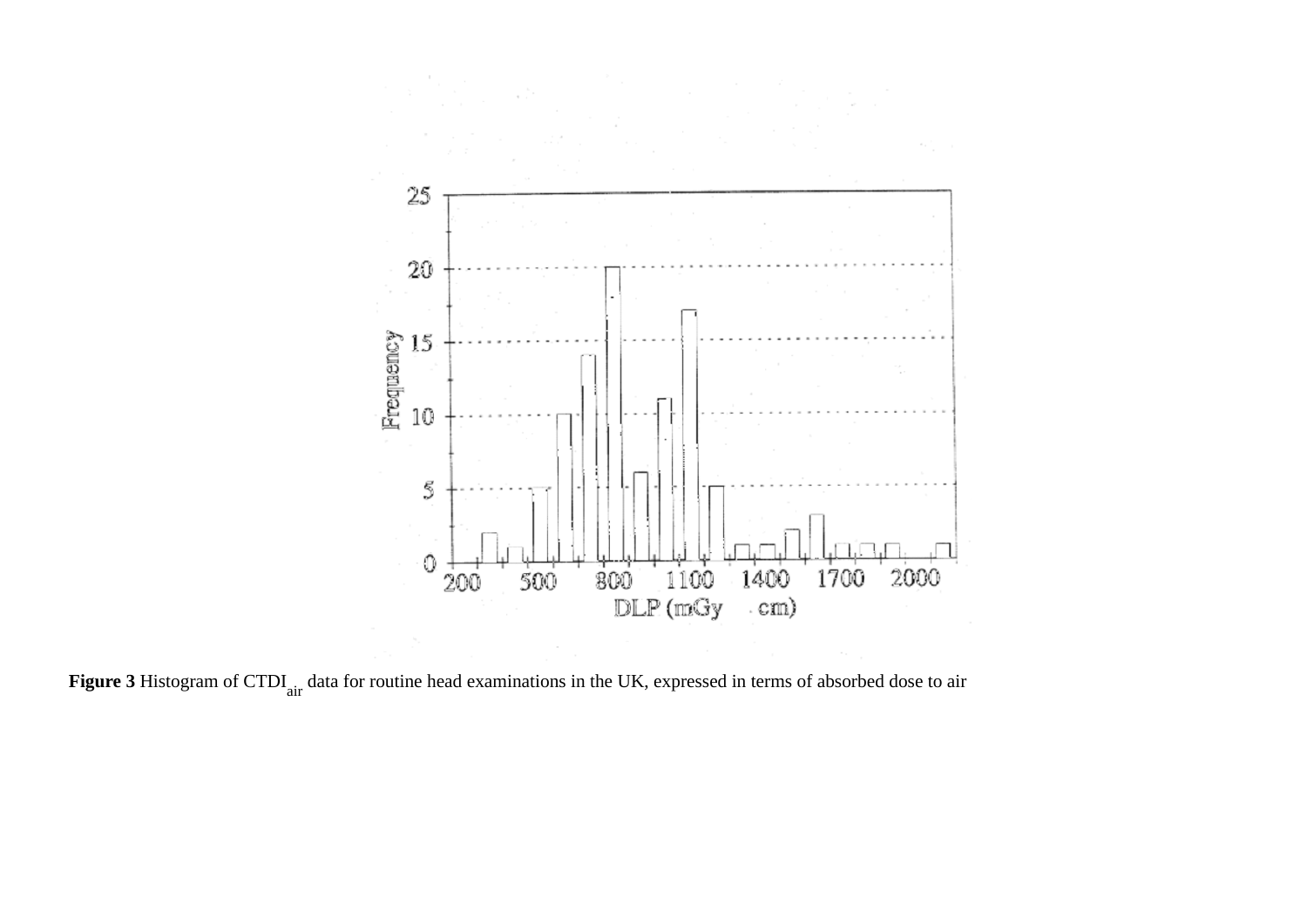

**Chapter 2 APPENDIX I**

# **CT SCANNER DOSIMETRY DATA**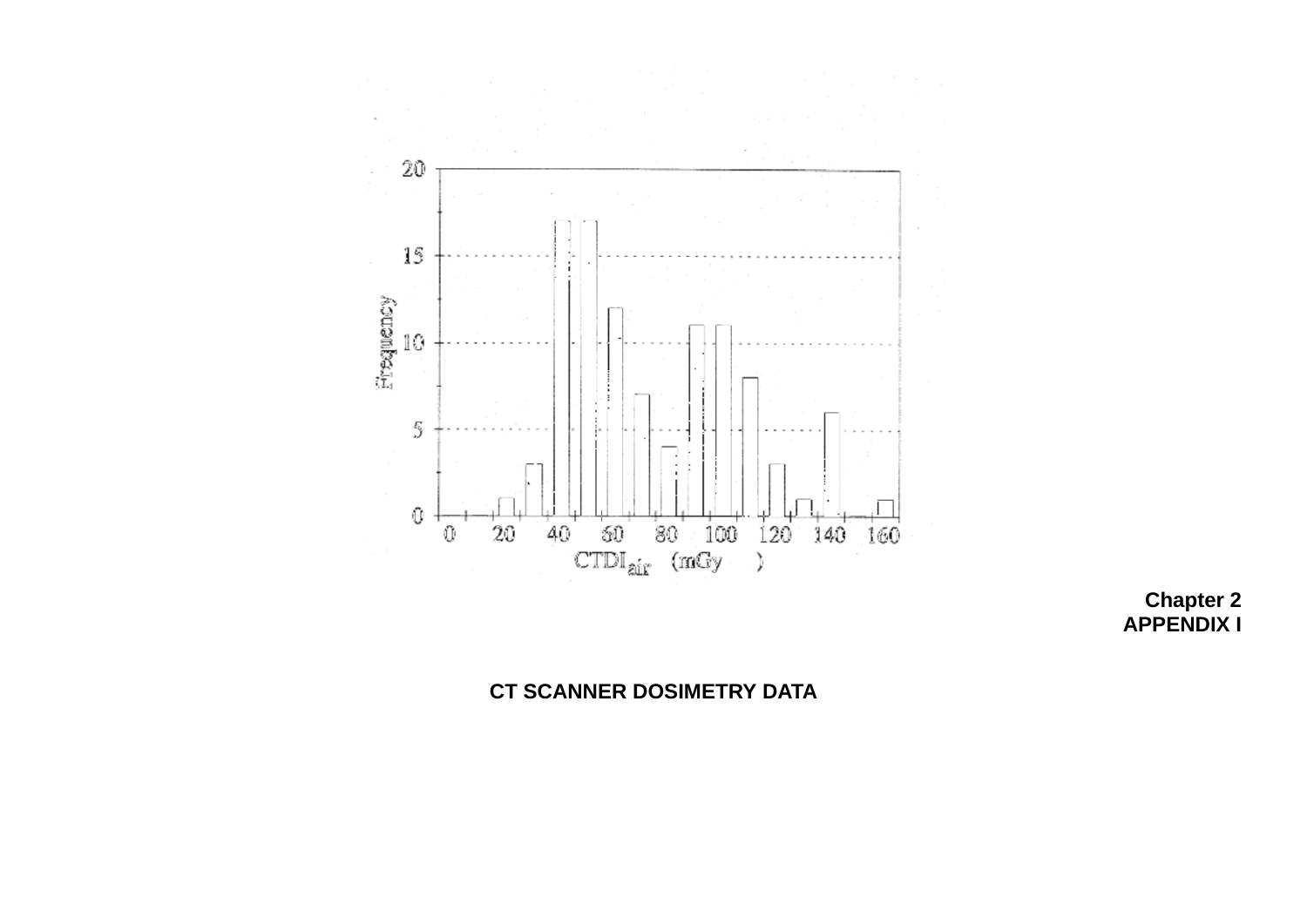Data are tabulated below for a selection of scanner models relating to typical values of the normalised dose quantities  $n$ CTDI $_{air}$  and  $n$ CTDI $_{wr}$ , and the factor  $P_{H or B}$ , as described in Appendix I to Chapter 1. These illustrative data may be used in the absence of measured data to provide broad estimates of the reference dose quantities for CT. Further data relating to a more comprehensive range of scanners are in preparation.

#### Manufacturer Model Applied potential  $(kV)$ Filter **loption** Focus-axisdistance(mm) **Slice** thickness(mm) n<sup>CTDI</sup>air mGy /mAsPMMA Headphantom (16 cm diameter) PMMA Body phantom (32 cm diameter) <sub>n</sub>CTDI<sub>w</sub> mGy/mAs  $\mathsf{P}_{\mathsf{H}} \quad \big\|_{\mathsf{n}}\mathsf{CTDI}_{\mathsf{w}}$ mGy/mAs  $|P_{B}$ Siemens IDRG I125 - I- I700 - I8 - I0.087 I0.106 I1.21 I0.076 - I0.87  $|0.87|$ DRH 125 - 700 8 0.089 0.124 1.40 0.089 1.00CR 125 - 700 8 0.109 0.128 1.17 0.090 0.83 $|0.83\rangle$ AR.HP |130 |- |510 |10 |0.335 |0.252 |0.75 |0.128 |0.38  $|0.38|$ Hi Q |133 ||- ||700 ||10 ||0.195 ||0.161 ||0.83 ||0.093 ||0.48 Plus S 120 - 700 10 0.128 0.110 0.86 0.062 0.48 $|0.48|$ 137 - 700 8 0.161 - - 0.082 0.51 $|0.51$ GE 9000II 120 Head 780 10 0.099 0.060 0.61 - -9000II ||120 ||Body ||780 ||10 ||0.108 ||- ||- ||0.032 ||0.30 Pace 120 - 525 10 0.344 0.200 0.58 0.094 0.27Max 640120 - 525 10 0.258 0.158 0.61 0.064 0.25

## **CT Scanner Dosimetry Data (expressed in terms of absorbed dose to air)**